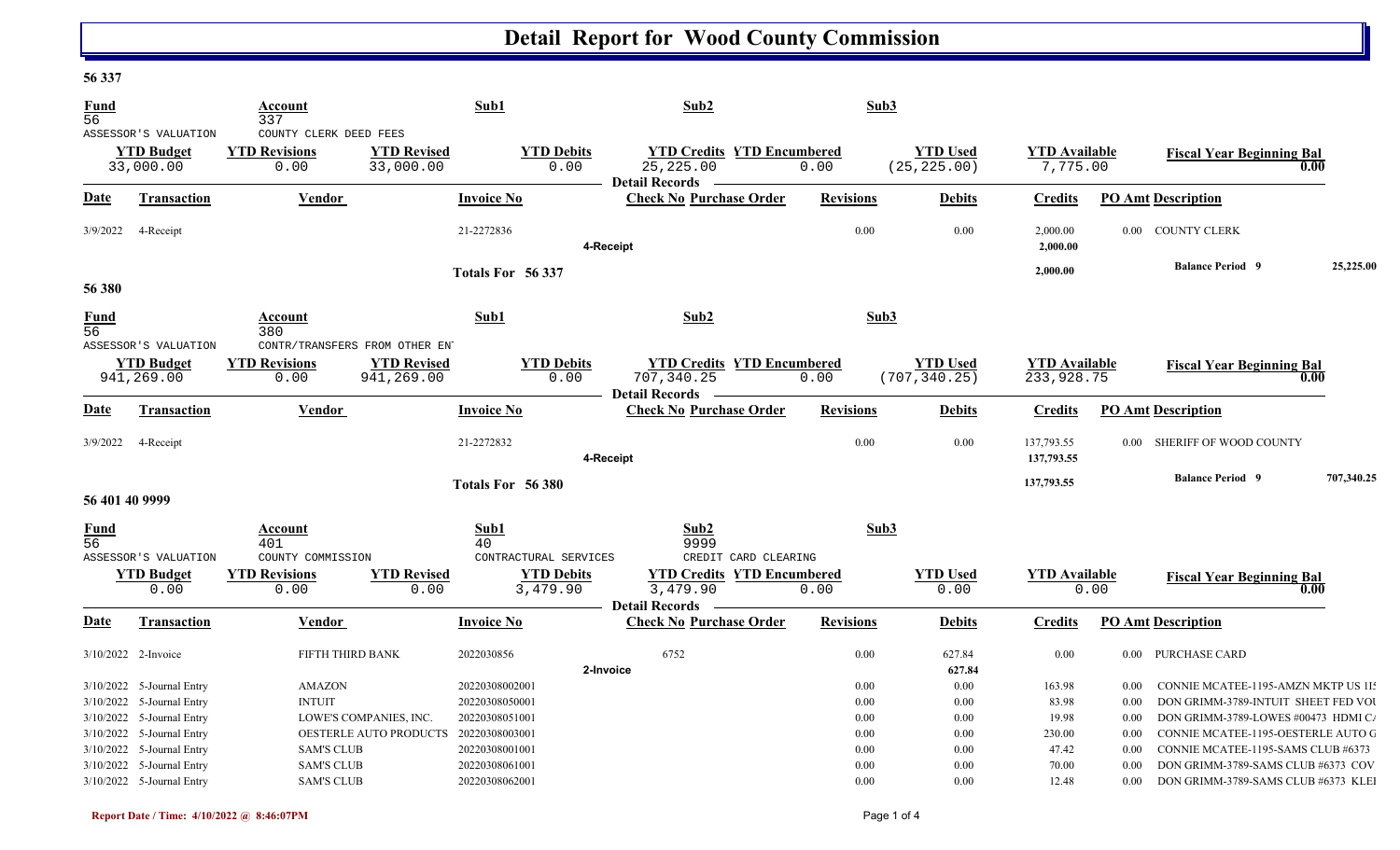|                                                 |                                                         |                                                                        |                                  |                                                                    | <b>Detail Report for Wood County Commission</b>                                                 |                  |                                  |                                     |            |                                  |            |
|-------------------------------------------------|---------------------------------------------------------|------------------------------------------------------------------------|----------------------------------|--------------------------------------------------------------------|-------------------------------------------------------------------------------------------------|------------------|----------------------------------|-------------------------------------|------------|----------------------------------|------------|
|                                                 |                                                         |                                                                        |                                  | Totals For 56 401 40 9999                                          | 5-Journal Entry                                                                                 |                  | 627.84                           | 627.84<br>627.84                    |            | <b>Balance Period 9</b>          | 0.00       |
| 56 406 55 342<br><b>Fund</b><br>$\overline{56}$ | ASSESSOR'S VALUATION<br><b>YTD Budget</b><br>0.00       | Account<br>406<br>ASSESSOR<br><b>YTD Revisions</b><br>0.00             | <b>YTD Revised</b><br>0.00       | Sub1<br>55<br>COMMODITIES<br><b>YTD Debits</b><br>1,280.50         | Sub2<br>342<br>RECORD BOOKS<br><b>YTD Credits YTD Encumbered</b><br>0.00                        | Sub3<br>19.50    | <b>YTD Used</b><br>(1, 280.50)   | <b>YTD</b> Available<br>(1, 300.00) |            | <b>Fiscal Year Beginning Bal</b> | 0.00       |
| <b>Date</b>                                     | <b>Transaction</b>                                      | <b>Vendor</b>                                                          |                                  | <b>Invoice No</b>                                                  | <b>Detail Records</b><br><b>Check No Purchase Order</b>                                         | <b>Revisions</b> | <b>Debits</b>                    | <b>Credits</b>                      |            | <b>PO Amt Description</b>        |            |
| 3/1/2022                                        | 2-Invoice                                               | CASTO & HARRIS, INC.                                                   |                                  | 113916                                                             | 6748 85273<br>2-Invoice                                                                         | 0.00             | 1,280.50<br>1,280.50             | 0.00                                |            | $(1,280.50)$ LAND BOOKS          |            |
| 56 407 10 103                                   |                                                         |                                                                        |                                  | Totals For 56 406 55 342                                           |                                                                                                 |                  | 1,280.50                         |                                     | (1,280.50) | <b>Balance Period 9</b>          | 1,280.50   |
| $\frac{Fund}{56}$                               | ASSESSOR'S VALUATION<br><b>YTD Budget</b><br>445,000.00 | Account<br>407<br>ASSESSOR'S VALUATION<br><b>YTD Revisions</b><br>0.00 | <b>YTD Revised</b><br>445,000.00 | Sub1<br>10<br>PERSONAL SERVICES<br><b>YTD Debits</b><br>329,114.16 | Sub2<br>103<br>SALARIES-DEPUTIES<br><b>YTD Credits YTD Encumbered</b><br>0.00                   | Sub3<br>0.00     | <b>YTD Used</b><br>(329, 114.16) | <b>YTD Available</b><br>115,885.84  |            | <b>Fiscal Year Beginning Bal</b> | 0.00       |
| Date                                            | Transaction                                             | Vendor                                                                 |                                  | <b>Invoice No</b>                                                  | <b>Detail Records</b><br><b>Check No Purchase Order</b>                                         | <b>Revisions</b> | <b>Debits</b>                    | <b>Credits</b>                      |            | <b>PO Amt Description</b>        |            |
| 3/2/2022                                        | 2-Invoice                                               |                                                                        | <b>GENERAL COUNTY FUNDS</b>      | 03022022                                                           | 6749<br>2-Invoice                                                                               | 0.00             | 41,170.78<br>41,170.78           | 0.00                                |            | 0.00 salary                      |            |
| 56 407 10 104                                   |                                                         |                                                                        |                                  | Totals For 56 407 10 103                                           |                                                                                                 |                  | 41,170.78                        |                                     |            | <b>Balance Period 9</b>          | 329,114.16 |
| $\frac{Fund}{56}$                               | ASSESSOR'S VALUATION<br><b>YTD Budget</b><br>32,000.00  | Account<br>407<br>ASSESSOR'S VALUATION<br><b>YTD Revisions</b><br>0.00 | <b>YTD Revised</b><br>32,000.00  | Sub1<br>10<br>PERSONAL SERVICES<br><b>YTD Debits</b><br>23,798.74  | Sub2<br>104<br>SOCIAL SECURITY<br><b>YTD Credits YTD Encumbered</b><br>0.00<br>Detail Records — | Sub3<br>0.00     | <b>YTD Used</b><br>(23, 798.74)  | <b>YTD</b> Available<br>8,201.26    |            | <b>Fiscal Year Beginning Bal</b> | 0.00       |
| <b>Date</b>                                     | <b>Transaction</b>                                      | <b>Vendor</b>                                                          |                                  | <b>Invoice No</b>                                                  | <b>Check No Purchase Order</b>                                                                  | <b>Revisions</b> | <b>Debits</b>                    | <b>Credits</b>                      |            | <b>PO Amt Description</b>        |            |
| 3/2/2022                                        | 2-Invoice                                               |                                                                        | GENERAL COUNTY FUNDS             | 03022022                                                           | 6749<br>2-Invoice                                                                               | 0.00             | 2,929.66<br>2,929.66             | 0.00                                |            | 0.00 social security             |            |
|                                                 |                                                         |                                                                        |                                  | Totals For 56 407 10 104                                           |                                                                                                 |                  | 2,929.66                         |                                     |            | <b>Balance Period 9</b>          | 23,798.74  |

**56 407 10 105**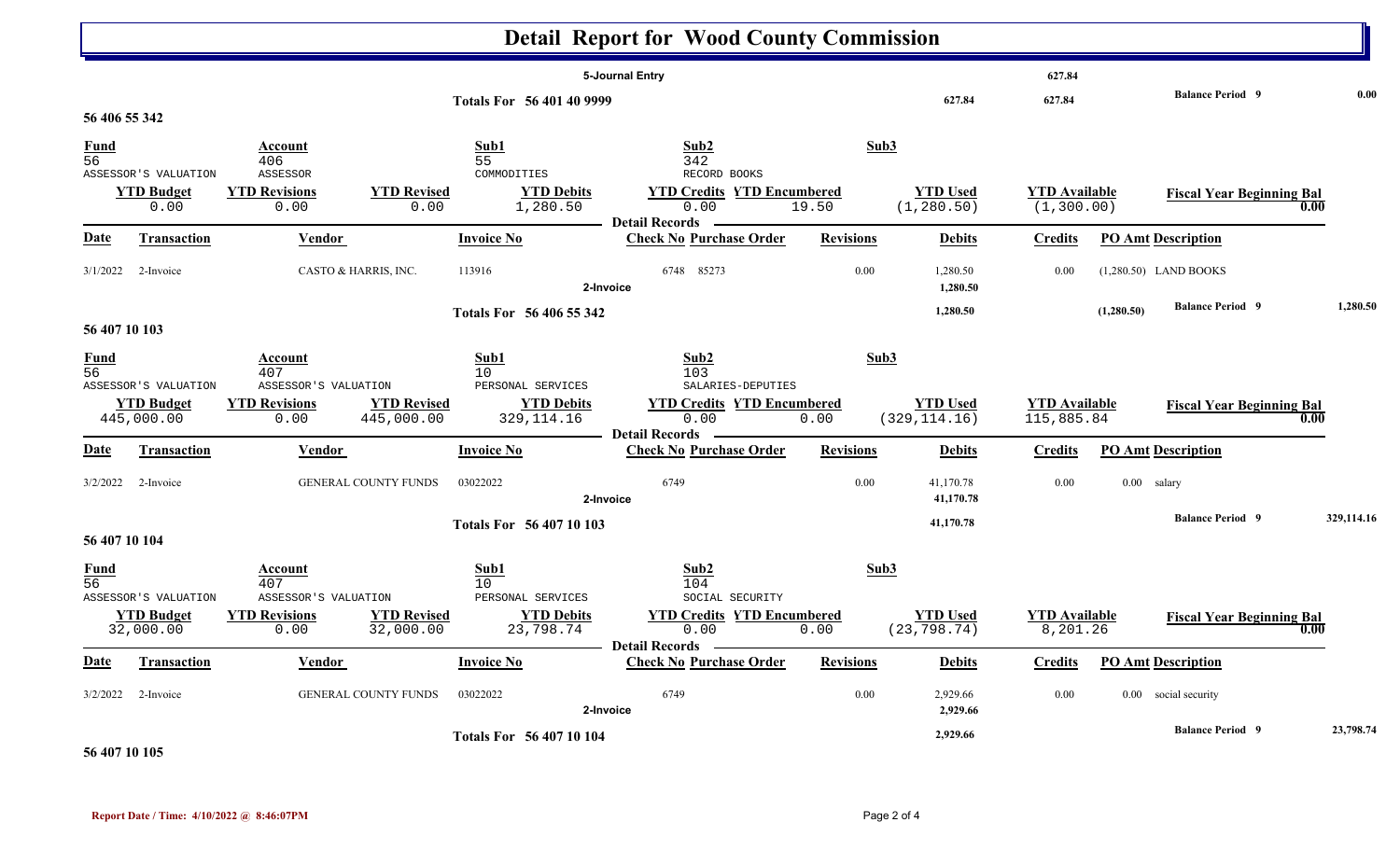## **Detail Report for Wood County Commission**

| <b>Fund</b><br>$\overline{56}$ |                                                         | Account<br>407                                       |                                       | Sub1<br>10                                           | Sub2<br>105                                                                             | Sub3             |                                  |                                   |          |                                               |            |
|--------------------------------|---------------------------------------------------------|------------------------------------------------------|---------------------------------------|------------------------------------------------------|-----------------------------------------------------------------------------------------|------------------|----------------------------------|-----------------------------------|----------|-----------------------------------------------|------------|
|                                | ASSESSOR'S VALUATION<br><b>YTD Budget</b><br>185,000.00 | ASSESSOR'S VALUATION<br><b>YTD Revisions</b><br>0.00 | <b>YTD Revised</b><br>185,000.00      | PERSONAL SERVICES<br><b>YTD Debits</b><br>128,070.09 | INSURANCE PREMIUM<br><b>YTD Credits YTD Encumbered</b><br>0.00<br><b>Detail Records</b> | 0.00             | <b>YTD Used</b><br>(128, 070.09) | <b>YTD Available</b><br>56,929.91 |          | <b>Fiscal Year Beginning Bal</b><br>0.00      |            |
| <b>Date</b>                    | <b>Transaction</b>                                      | <b>Vendor</b>                                        |                                       | <b>Invoice No</b>                                    | <b>Check No Purchase Order</b>                                                          | <b>Revisions</b> | <b>Debits</b>                    | <b>Credits</b>                    |          | <b>PO Amt Description</b>                     |            |
| 3/2/2022                       | 2-Invoice                                               |                                                      | <b>GENERAL COUNTY FUNDS</b>           | 03022022                                             | 6749<br>2-Invoice                                                                       | 0.00             | 17,089.99<br>17,089.99           | 0.00                              | $0.00 -$ | health insuramce                              |            |
| 56 407 10 106                  |                                                         |                                                      |                                       | Totals For 56 407 10 105                             |                                                                                         |                  | 17,089.99                        |                                   |          | <b>Balance Period 9</b>                       | 128,070.09 |
| <b>Fund</b><br>$\overline{56}$ | ASSESSOR'S VALUATION                                    | Account<br>407<br>ASSESSOR'S VALUATION               |                                       | Sub1<br>10<br>PERSONAL SERVICES                      | Sub2<br>106<br>RETIREMENT                                                               | Sub3             |                                  |                                   |          |                                               |            |
|                                | <b>YTD Budget</b><br>50,000.00                          | <b>YTD Revisions</b><br>0.00                         | <b>YTD Revised</b><br>50,000.00       | <b>YTD Debits</b><br>32,911.76                       | <b>YTD Credits YTD Encumbered</b><br>0.00<br>- Detail Records                           | 0.00             | <b>YTD Used</b><br>(32, 911.76)  | <b>YTD</b> Available<br>17,088.24 |          | <b>Fiscal Year Beginning Bal</b><br>0.00      |            |
| <b>Date</b>                    | Transaction                                             | Vendor                                               |                                       | <b>Invoice No</b>                                    | <b>Check No Purchase Order</b>                                                          | <b>Revisions</b> | <b>Debits</b>                    | <b>Credits</b>                    |          | <b>PO Amt Description</b>                     |            |
|                                | 3/2/2022 2-Invoice                                      |                                                      | <b>GENERAL COUNTY FUNDS</b>           | 03022022                                             | 6749<br>2-Invoice                                                                       | 0.00             | 4,117.12<br>4,117.12             | 0.00                              |          | 0.00 retirement                               |            |
| 56 407 40 217                  |                                                         |                                                      |                                       | <b>Totals For 56 407 10 106</b>                      |                                                                                         |                  | 4,117.12                         |                                   |          | <b>Balance Period 9</b>                       | 32,911.76  |
| <b>Fund</b><br>$\overline{56}$ | ASSESSOR'S VALUATION                                    | Account<br>407<br>ASSESSOR'S VALUATION               |                                       | Sub1<br>40<br>CONTRACTURAL SERVICES                  | Sub2<br>217<br>M&R-AUTOS & TRUCKS                                                       | Sub3             |                                  |                                   |          |                                               |            |
|                                | <b>YTD Budget</b><br>5,000.00                           | <b>YTD Revisions</b><br>0.00                         | <b>YTD Revised</b><br>5,000.00        | <b>YTD Debits</b><br>1,873.92                        | <b>YTD Credits YTD Encumbered</b><br>0.00<br>- Detail Records                           | 0.00             | <b>YTD Used</b><br>(1, 873.92)   | <b>YTD</b> Available<br>3,126.08  |          | <b>Fiscal Year Beginning Bal</b><br>0.00      |            |
| <b>Date</b>                    | <b>Transaction</b>                                      | Vendor                                               |                                       | <b>Invoice No</b>                                    | <b>Check No Purchase Order</b>                                                          | <b>Revisions</b> | <b>Debits</b>                    | <b>Credits</b>                    |          | <b>PO Amt Description</b>                     |            |
| 3/8/2022                       | 2-Invoice<br>3/15/2022 2-Invoice                        | <b>C&amp;C SERVICE CENTER</b>                        | <b>ADVANCE AUTO PARTS</b>             | 12560-326363<br>02282022                             | 6750<br>6753<br>2-Invoice                                                               | 0.00<br>0.00     | 28.04<br>19.99<br>48.03          | 0.00<br>0.00                      | $0.00\,$ | 0.00 CUST ID - 477750<br>HOUSE CHARGE OF WASH |            |
|                                | 3/10/2022 5-Journal Entry                               |                                                      | OESTERLE AUTO PRODUCTS 20220308003001 |                                                      | 5-Journal Entry                                                                         | 0.00             | 230.00<br>230.00                 | 0.00                              | 0.00     | CONNIE MCATEE-1195-OESTERLE AUTO G            |            |
|                                |                                                         |                                                      |                                       | Totals For 56 407 40 217                             |                                                                                         |                  | 278.03                           |                                   |          | <b>Balance Period 9</b>                       | 1,873.92   |

**56 407 40 230**